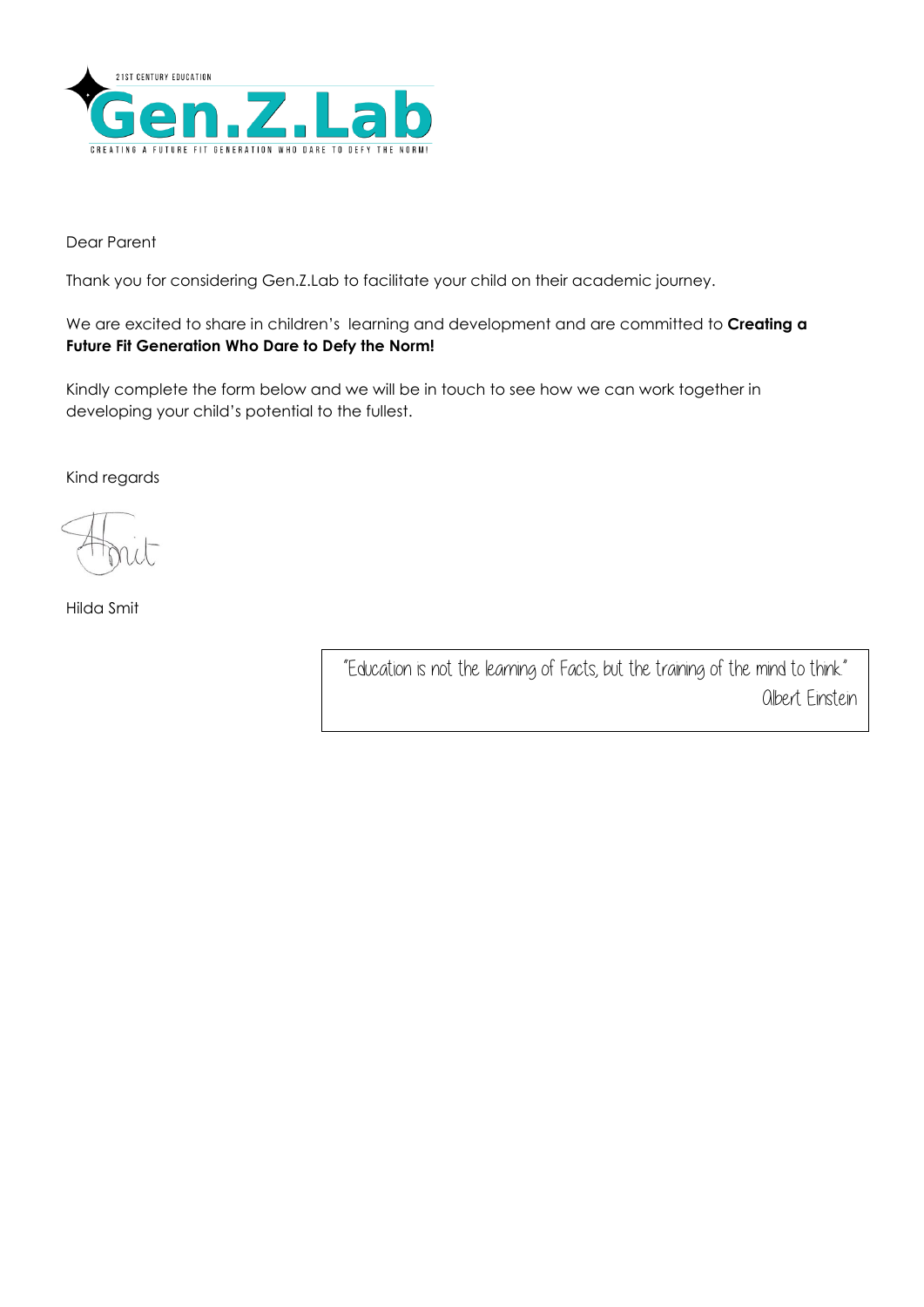

## **ENQUIRY FOR ADMISSION O n - l i n e C l a s s e s**

## **E N Q U I R Y F O R A D M I S S I O N**

## **i n p e r s o n C l a s s e s**

## **H I G H S C H O O L – I G C S E**

| LEARNER INFORMATION                            |                                                             |
|------------------------------------------------|-------------------------------------------------------------|
| Surname:                                       | Full Names:                                                 |
| Preferred Name:                                | Child's Date of Birth $d \mid M M / Y Y Y$<br>(dd/mm/yyyy): |
| Child's ID Number:<br>Please attach copy of ID | Gender:                                                     |
| Current School:                                | <b>Current Grade:</b>                                       |
| Current School Tel<br>Number:                  | Initial Enrolment Year<br>at current school:                |

| <b>PARENT DETAILS</b>                                                           |                                                   |  |  |  |
|---------------------------------------------------------------------------------|---------------------------------------------------|--|--|--|
| <b>Father's Details</b>                                                         |                                                   |  |  |  |
| Name:                                                                           | Name:                                             |  |  |  |
| Surname:                                                                        | Surname:                                          |  |  |  |
| ID / Passport Number:                                                           | ID / Passport Number:                             |  |  |  |
| Contact No:                                                                     | Contact No:                                       |  |  |  |
| Personal e-mail:                                                                | Personal e-mail:                                  |  |  |  |
| Home Address if different to residential address:                               | Home Address if different to residential address: |  |  |  |
|                                                                                 |                                                   |  |  |  |
|                                                                                 |                                                   |  |  |  |
|                                                                                 |                                                   |  |  |  |
|                                                                                 |                                                   |  |  |  |
| How did you hear about us? U Word of Mouth; Social Media _______<br>Advertising |                                                   |  |  |  |